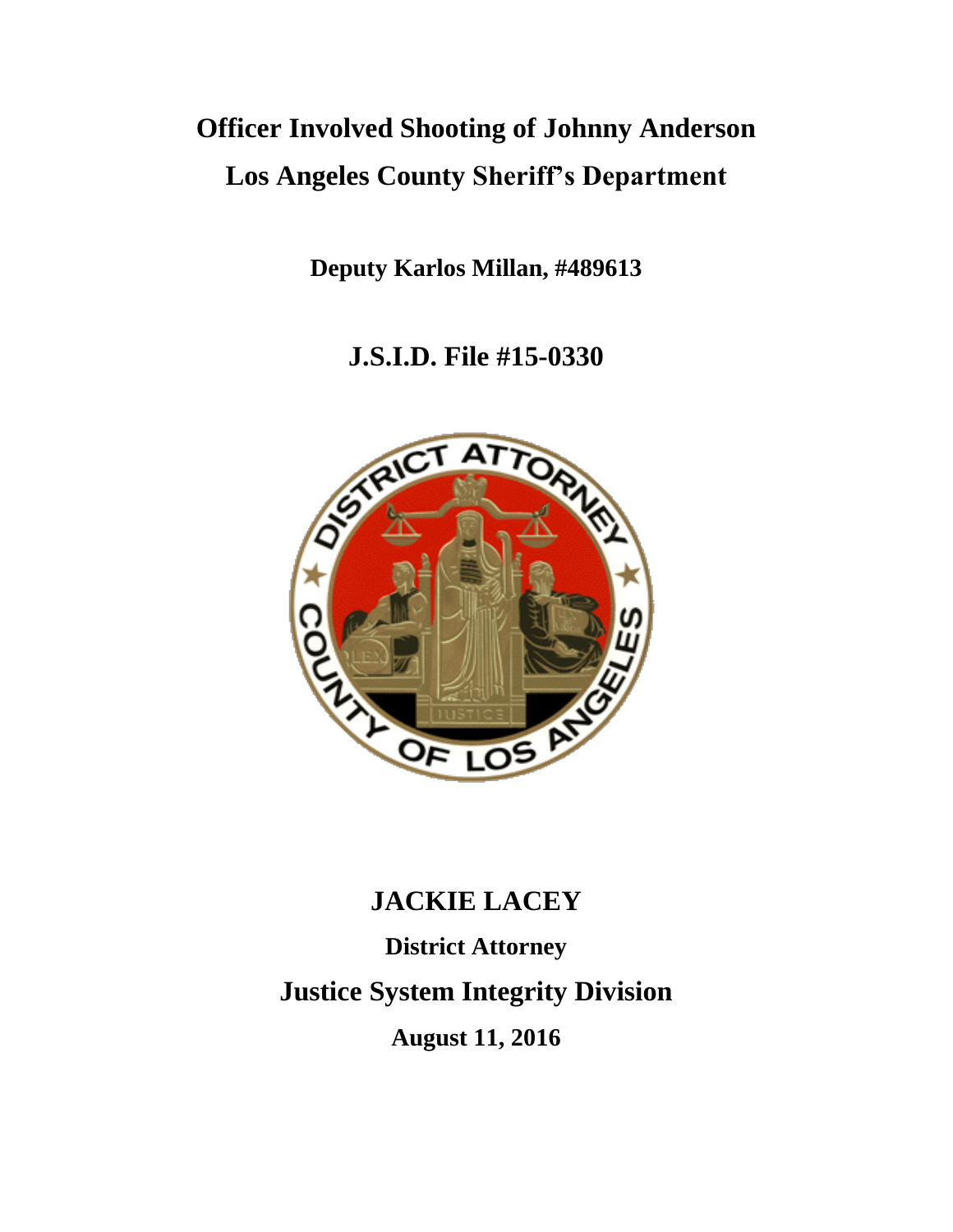#### **MEMORANDUM**

- TO: CAPTAIN STEVEN KATZ Los Angeles County Sheriff's Department Homicide Bureau 1 Cupania Circle Monterey Park, California 91755
- FROM: JUSTICE SYSTEM INTEGRITY DIVISION Los Angeles County District Attorney's Office
- SUBJECT: Officer Involved Shooting of Johnny Anderson J.S.I.D. File #15-0330 L.A.S.D. File #015-13224-1352-013
- DATE: August 11, 2016

The Justice System Integrity Division of the Los Angeles County District Attorney's Office (LADA) has completed its review of the July 5, 2015, fatal shooting of Johnny Anderson by Los Angeles County Sheriff's Department (LASD) Deputy Karlos Millan. We have concluded that Deputy Millan acted lawfully in self-defense.

The District Attorney's Command Center was notified of the shooting at approximately 11:00 p.m., on July 5, 2015. The District Attorney Response Team responded to the location. They were given a briefing regarding the circumstances surrounding the shooting and a walk-through of the scene.

The following analysis is based on investigative reports, forensic science firearms analysis reports, photographic evidence and witness statements prepared by the LASD and submitted to this office by LASD Sergeant Robert Martindale. The voluntary statements of Deputy Millan were considered in this analysis.

#### **FACTUAL ANALYSIS**

On July 5, 2015, a 9-1-1 caller saw Kathleen and Johnny Anderson, along with another male, enter a vacant house at 12248 215<sup>th</sup> Street in the City of Hawaiian Gardens.<sup>1</sup> The 9-1-1 caller, believing they were gang members, called to report the trespass and said they were smoking and drinking in the house. LASD dispatch broadcast the trespass call and Deputy Marcos Esquivel was assigned to respond.<sup>2</sup> Deputies Karlos Millan and Christopher Jauregui, who were on patrol in full uniform and a marked patrol car, heard the broadcast and responded to assist. While enroute, Esquivel directed Millan and Jauregui to provide a containment on  $216<sup>th</sup>$  Street, one block south of the vacant house.

<sup>&</sup>lt;sup>1</sup> Kathleen Anderson admitted that she and her husband, Johnny Anderson, had been homeless and occupying the vacant house for two days.

<sup>&</sup>lt;sup>2</sup> The broadcast stated that several "415G's were inside smoking and drinking." No description of the term

<sup>&</sup>quot;415G's" was provided in the investigation, however, as explained later, Millan had previously responded to the vacant house for trespassing calls involving Hawaiian Gardens gang members. 415 is the Penal Code section that includes unlawful fighting and disturbing the peace.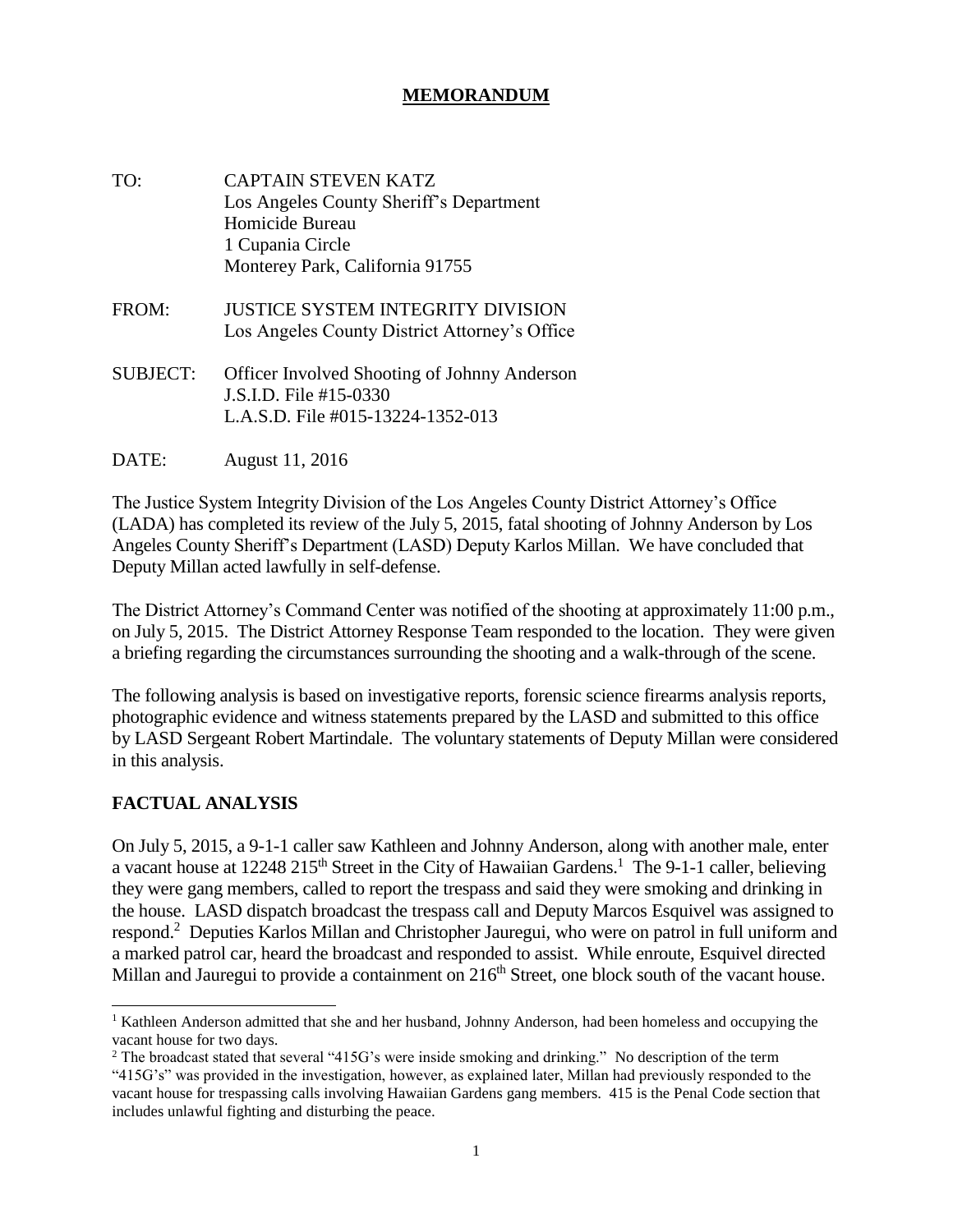Millan and Jauregui arrived, and Jauregui covered the parking lot at the apartment complex located at 12251 216<sup>th</sup> Street while Millan proceeded on foot to 12247-12249 216<sup>th</sup> Street, a duplex located directly south of the vacant house where the trespass call originated.<sup>3</sup> A patrol helicopter operated by Aero Bureau Pilot Deputy Charles Gonzalez and Tactical Flight Deputy Russell Helbing also arrived, orbited over the area and advised the deputies of their observations. As the deputies were responding, Johnny Anderson had fled from the vacant house and entered the rear yard of the duplex on  $216^{th}$  Street.<sup>4</sup>

Efrain O , a resident of the rear residence of the duplex, heard the helicopter flying above. Since the helicopter's light was shining into his room, Q looked outside his bedroom window towards the rear of the property and saw Johnny Anderson walk from the side of the detached garage, stand and look around in the backyard. Q did not recognize Anderson, who appeared to be alone.<sup>5</sup> Q went to his parents and told them that Anderson was in the backyard, and his father, Ancelmo Alvarez, told him to call 9-1-1. Q called 9-1-1 and reported a prowler at the residence. While Q was speaking with the 9-1-1 operator, Alvarez saw that Millan was standing near the entrance to his driveway on the west side of the residence. Simultaneously, his wife alerted him that someone was knocking on the door on the east side of his residence. Alvarez went to the east door and saw Anderson through a window in the door. Alvarez did not open the door and told Anderson to "Get away." Anderson asked Alvarez to let him come inside but Alvarez said no. Alvarez went to the door on the west side of his residence and told Millan that there was a gang member on the east side of the duplex.<sup>6</sup> Millan instructed Alvarez to remain inside the house and to keep the doors locked. Moments later, Millan was informed via broadcast that Helbing had observed an individual on the east side of the house.

Millan walked eastbound across the front yard of the duplex towards a closed gate that separated the front yard and the east side of the house. Unable to see over the gate, he stepped onto a planter against the south wall of the duplex. Millan withdrew his service weapon, peered over the gate and did not observe anyone on the east side of the house as he looked northbound. Believing that the suspect might be crouched down below him and right behind the gate, Millan focused on that area but was initially unable to see anything because it was too dark. As Millan continued looking downward behind the gate and moving his firearm over the top of the gate, Anderson "popped" up out of the dark area immediately behind the gate and grabbed at Millan's firearm. Fearing that

<sup>&</sup>lt;sup>3</sup> The residence at 12247-12249 216<sup>th</sup> Street is a duplex on the north side of the street. Unit 12247 is the front unit and is closest to  $216<sup>th</sup>$  Street, and unit 12249 is the rear unit. There is a driveway on the west side of the property that extends to a detached garage in the rear, and a side yard on the east side of the property that is separated from the apartment complex at  $12251\,116<sup>th</sup>$  Street by a five foot, seven inch tall cinderblock wall. The duplex has motion sensor lighting and there are streetlights in the area. Several trees line the cinderblock wall. The front door of the rear unit is on the west side of the property and opens up to the driveway. An eleven inch tall curved brick planter runs adjacent to the south wall of the residence, and ends at a wooden gate that separates the front yard from the east side of the property. The wooden gate, which opens, is five feet, ten inches tall and three feet wide. There is a small shed in the east side yard that is in the corner of the cinderblock wall and the wooden gate. The top of the shed extends higher than the cinderblock wall.

<sup>&</sup>lt;sup>4</sup> Kathleen Anderson said he fled because he was the subject of an injunction imposed against Varrio Hawaiian Gardens gang members and did not want to go to jail. Johnny Anderson had been served with the injunction in Los Angeles Superior Court case number BC375773 on March 31, 2009, which prohibited him from trespassing on or in any property.

 $5 \Omega$ described Anderson as a male Hispanic with a shaved head, thin build and wearing a tank top. Anderson actually wore shorts and no shirt.

<sup>&</sup>lt;sup>6</sup> Alvarez told investigators that he only motioned to Millan that there was someone on the east side of the residence but Millan said Alvarez spoke to him in Spanish.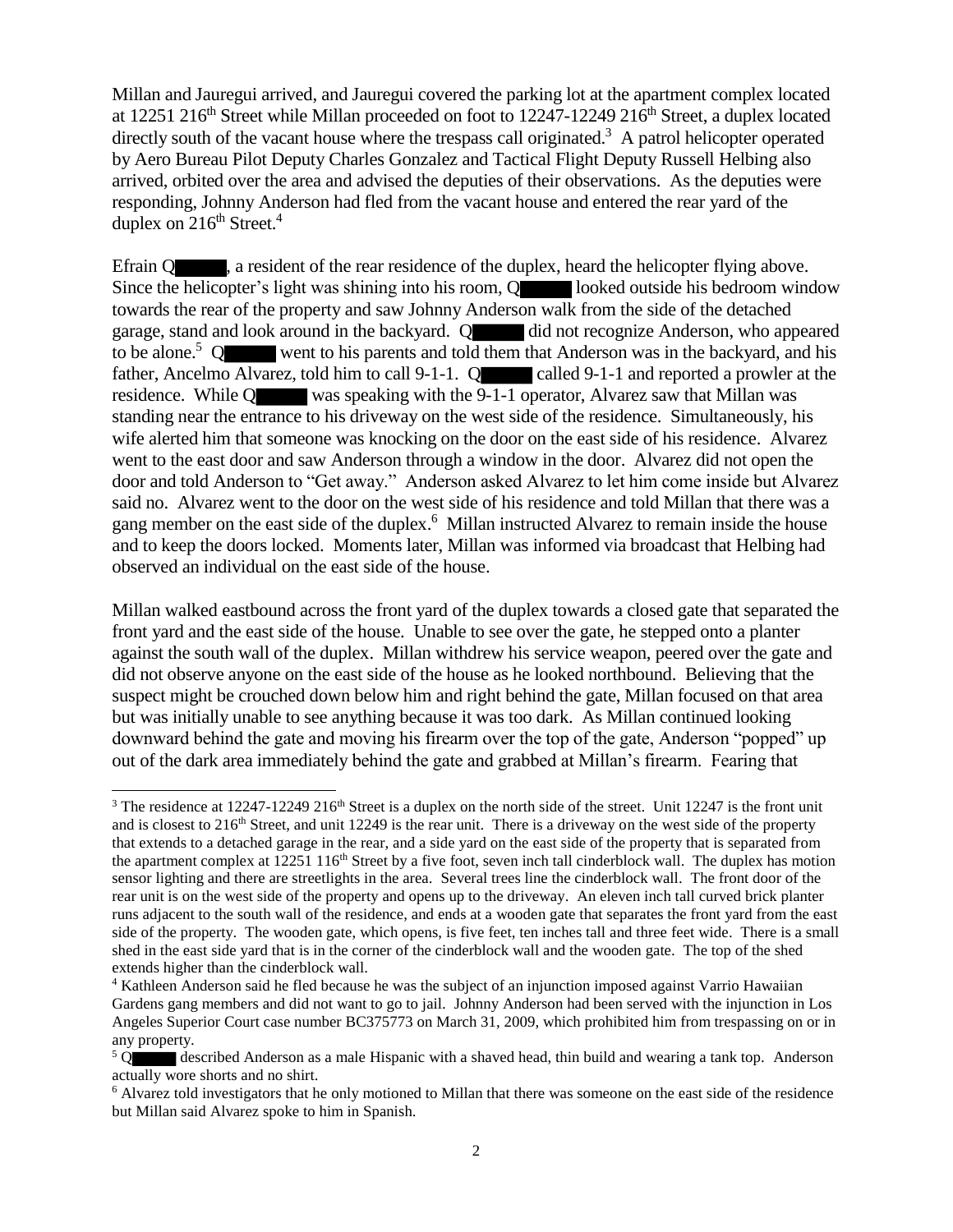Anderson was going to take his firearm and shoot him and the other deputies, Millan fired one round at Anderson.<sup>7</sup> Anderson stood up and Millan ordered him to the ground. Anderson complied and sat down. Jauregui arrived and Millan stepped back to radio for medical assistance and to advise that he had been involved in a shooting.<sup>8</sup>

Los Angeles Fire Department paramedics arrived, rendered medical treatment and pronounced Anderson dead at 9:58 p.m. On July 9, 2015, Los Angeles County Coroner Deputy Medical Examiner Keng-Chih Su performed a postmortem examination of Anderson's remains and determined Anderson suffered a single gunshot wound to the chest. An analysis of the wound showed that the projectile traveled from front to back, downward and slightly left to right.

An analysis of gunshot residue samples collected from Anderson's body revealed that he had many characteristic particles of gunshot residue on his right hand and several consistent particles of gunshot residue on his face. The presence of gunshot residue on Anderson's hand and face suggests that Anderson may have discharged a firearm or was otherwise in an environment of gunshot residue.<sup>9</sup>

#### **Statement of Deputy Karlos Millan**

On July 5, 2015, Deputy Millan worked as a Field Training Officer with his trainee, Deputy Christopher Jauregui. Millan and Jauregui were in uniform and on patrol in a marked black and white patrol car in the City of Hawaiian Gardens. Deputies in another patrol unit were assigned to respond to a trespassing call in a vacant home located at 12248 215<sup>th</sup> Street, and Millan instructed Jauregui to add himself and Millan to the call. Millan was familiar with the vacant house because he had responded to it on previous occasions for trespassing calls involving Hawaiian Gardens gang members.<sup>10</sup> The other deputies advised Millan and Jauregui to respond to 216<sup>th</sup> Street to provide a containment south of the vacant house. Jauregui parked the patrol unit in front of the driveway of an apartment building located at  $12251 216<sup>th</sup>$  Street, and he and Millan exited the vehicle. An air unit also responded overhead, and Millan coordinated with Deputy Helbing in the air unit to

l <sup>7</sup> A post-incident examination revealed that Millan's departmentally issued Beretta 9 millimeter service weapon was loaded with one round in the chamber and fourteen rounds in the magazine. Millan's service weapon was normally loaded with one round in the chamber and fifteen in the magazine; this is consistent with Millan having fired one round during the officer-involved shooting.

<sup>&</sup>lt;sup>8</sup> At the time of the incident, Jauregui was still positioned in the parking lot of the adjacent apartment complex and did not witness the shooting. Also, due to the noise of the helicopter, Jauregui was unable to hear anything prior to the round being fired. Helbing had initially observed Anderson sitting on steps located on the east side of the property and then walk southbound in the direction of the gate. As Anderson walked in the direction of the gate, Helbing lost sight of him due to trees and vegetation blocking his view. Helbing observed Millan in the front yard approach the gate, walk away from it and heard him request paramedics and advise that he had been involved in a shooting. Shannon Huffman, Fabian Gonzales and Steven Rivera were standing in the front of their residence and watched from directly across the street. They observed Millan step onto the planter, peer over the gate, bring his firearm up and immediately heard one round fired; each reported that they could not see Anderson because the gate was closed prior to Millan firing one round. Huffman and Gonzalez believed Millan yelled something prior to firing the round. Huffman could not understand what Millan yelled and Gonzalez thought Millan may have yelled, "Oh shit!" or "Oh crap!" Rivera said he did not hear Millan say anything due to the noise from the helicopter. Rivera also said Millan appeared startled, scared or possibly surprised that Anderson was right behind the gate. Following the shooting, Anderson was observed to be holding a pack of cigarettes and a lighter in his left hand. <sup>9</sup> Although the analysis concluded that Anderson may have discharged a firearm due to the presence of gunshot residue on his hand and face, there is no evidence that Anderson discharged a firearm during the incident.

 $10$  The vacant home had numerous calls for service regarding gang activity.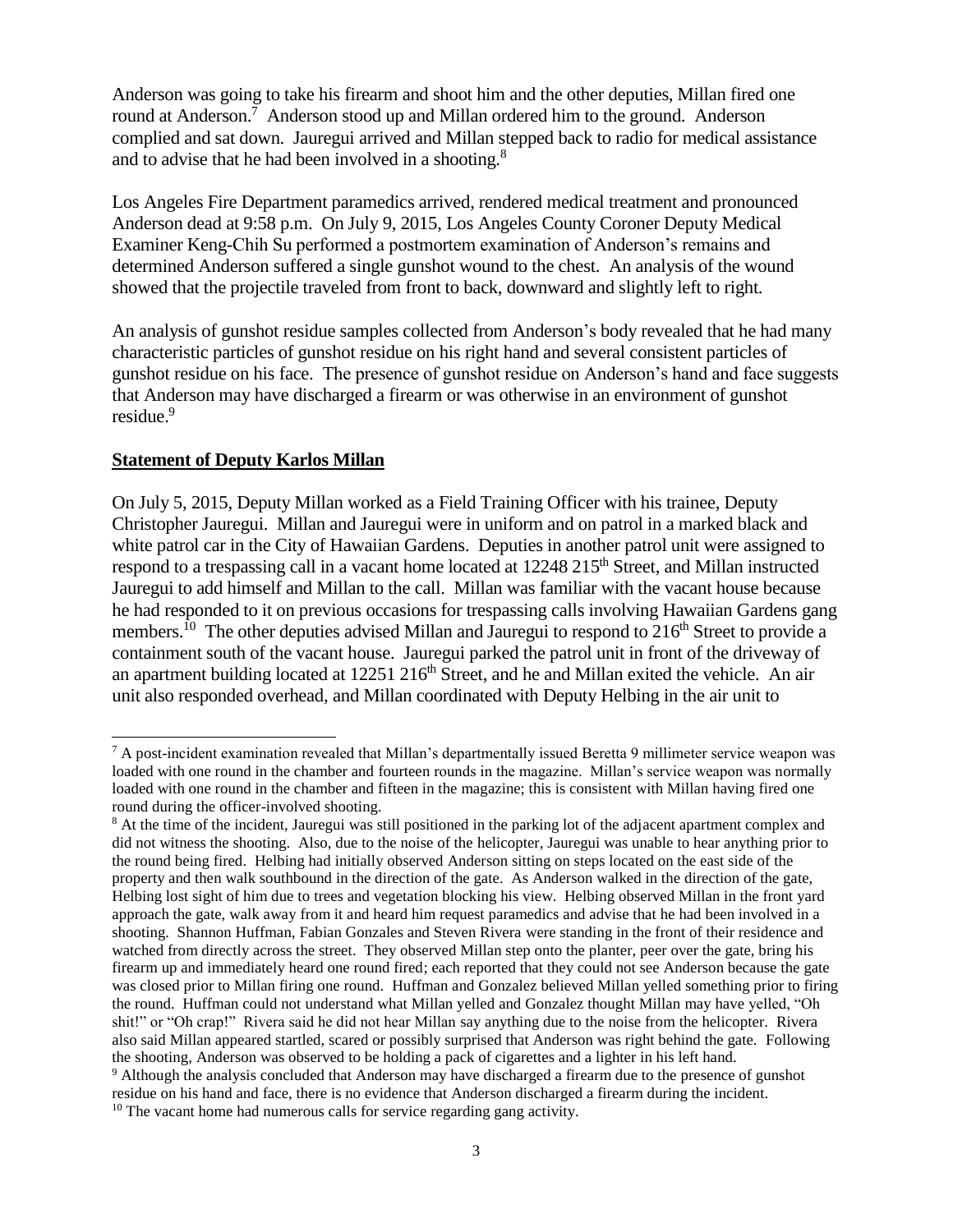confirm that he was at the correct location. Jauregui approached the parking lot of the apartment building and Millan approached the duplex located next door at  $12247-12249 216<sup>th</sup>$  Street, which was directly south of the vacant house.

As Millan stood in front of the duplex, he heard a broadcast over the radio that indicated a female was being detained at the vacant house and a request for assistance with potential individuals inside the house. Shortly thereafter, Millan received a broadcast indicating there was a prowler at the duplex. Ancelmo Alvarez, a resident of the rear unit, opened the front door to the residence, located on the west side of the property, and waived Millan over. Millan pointed to his eyes and signaled to Jauregui to keep an eye out, and then approached Alvarez. Alvarez told Millan in Spanish that there was a gang member on the east side of the duplex. Millan instructed Alvarez to remain inside the house and to keep the doors locked. Millan advised via radio that there was an individual on the east side of the house, and he was informed that the air unit had observed an individual on the east side of the duplex.

Millan walked eastbound across the front yard of the duplex towards a closed gate that separated the front yard and the east side of the house. To see over the gate, he stepped onto the planter that ran along the south wall of the duplex and ended at the gate.<sup>11</sup> Facing the wall, Millan withdrew his service weapon with his right hand and held onto the wall of the duplex with his left hand.<sup>12</sup> He peered over the gate looking northbound and did not observe anyone on the east side of the house.<sup>13</sup> Believing that the suspect might be crouched down below him and right behind the gate, Millan began to focus on that area. Initially unable to see anything in the area right behind the gate, Millan began looking downward behind the gate and moving his firearm over the top of the gate. As Millan looked over the gate, Anderson "popped" up out of the dark area behind the gate and grabbed at Millan's firearm.<sup>14</sup> Fearing that Anderson was going to take his firearm and shoot him and the other deputies, Millan fired one round at Anderson.

After Millan fired the round, Anderson stood up and Millan observed that the gate had come ajar. Millan opened the gate further and ordered Anderson to the ground. Anderson sat down and slumped over. Jauregui arrived and Millan stepped back to broadcast that he had been involved in an officer-involved shooting.<sup>15</sup>

<sup>&</sup>lt;sup>11</sup> Millan is five feet, ten inches tall.

 $12$  Fabian Gonzalez said that Millan held his flashlight in his left hand and illuminated the area with it. Huffman said Millan was not holding a flashlight. Huffman also said that Millan could not have been holding onto the gate with his left hand because of the way he was standing on the planter, but she was unsure what his left hand was doing. Rivera said Millan touched the wall of the duplex with his left hand to maintain balance.

<sup>&</sup>lt;sup>13</sup> As Millan looked over, the top of the gate was approximately at his clavicle and his firearm remained behind the gate. Millan said the area had dim lighting at the time but was not completely dark. The helicopter was orbiting north of the gate and its spotlight was not focused on the area behind the gate. Fabian Gonzalez and Steven Rivera also reported that the helicopter spotlight was not illuminating the gate area, although Shannon Huffman said the entire area was illuminated.

<sup>&</sup>lt;sup>14</sup> Millan said Anderson "popped up" because he just appeared from the dark area behind the gate. Millan could not determine if Anderson had been kneeling or crouching down before he "popped up", but said that he would have been able to see the top of Anderson's head had Anderson been standing up. Anderson was five feet, eight inches tall. Millan did not know which hand Anderson used to grab at the firearm, but his hand came within inches of Millan's firearm.

<sup>&</sup>lt;sup>15</sup> Millan knew that a deputy arrived immediately after he fired the round but he was focused on Anderson and did not know which deputy it was.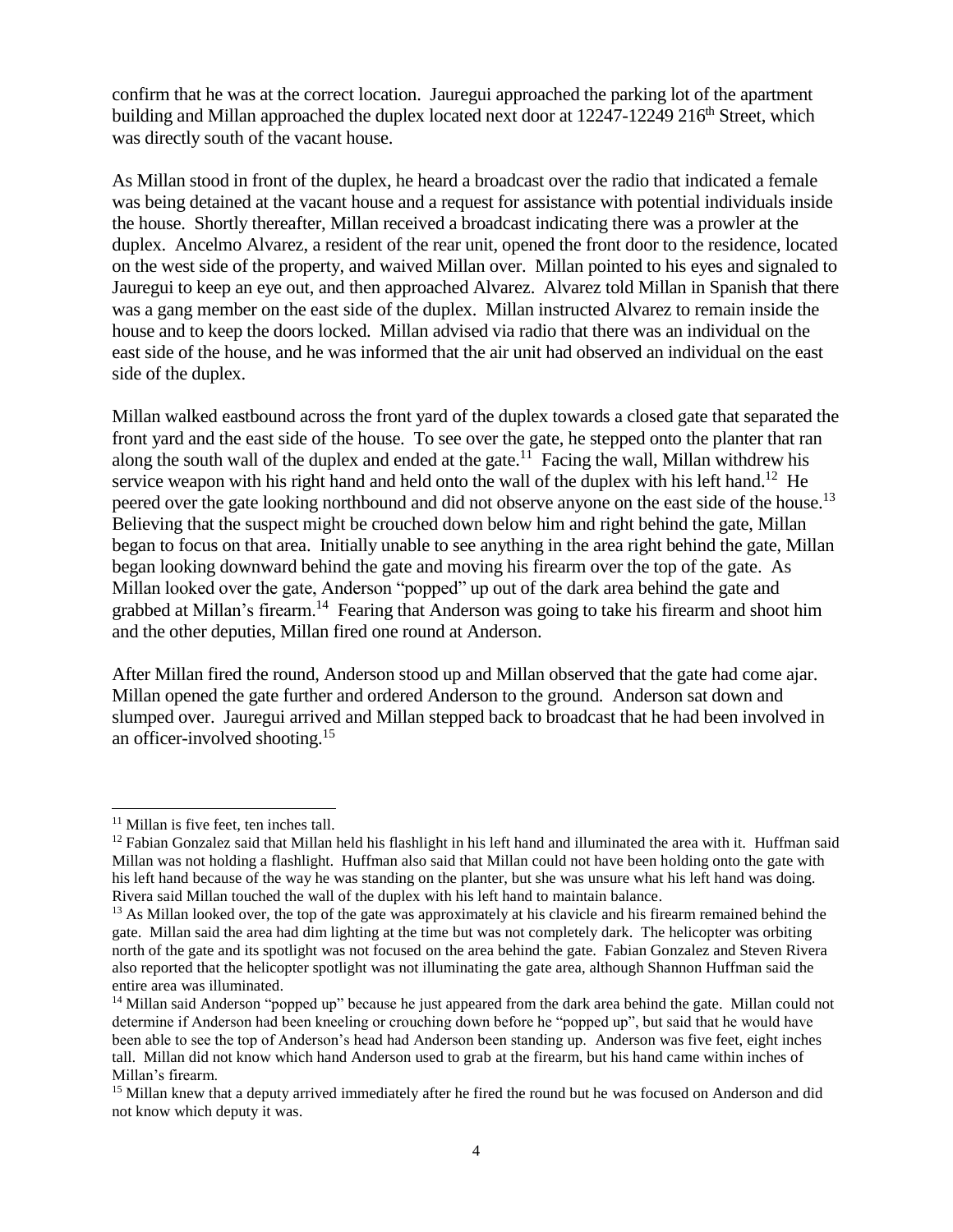#### **Additional Information**

The duplex is equipped with surveillance cameras affixed to the eaves on the southwest, northwest and northeast corners of the residence, however they were non-operational and only installed as a deterrent. Surveillance cameras attached to the residence across the street from the location of the incident were not positioned to capture activity outside of its property and did not capture the officer-involved shooting.

On July 8, 2015, Ralph Rios, an attorney representing Anderson's family, told a Los Angeles Times reporter that a neighbor watching from a balcony saw Anderson putting his arms up trying to surrender when the deputy shot him without a verbal warning. According to Rios, the neighbor saw the deputy shoot Anderson from about twenty feet away, and that Anderson was too far away to have reached for the deputy's handgun. Investigators repeatedly contacted Rios to interview the witness, however Rios failed to reply. Rios also failed to respond to requests by the Los Angeles District Attorney's Office to provide the witness information. To date, the witness has not been identified, nor has Rios or any representative of the Anderson family provided investigators with a statement or contact information for the witness.<sup>16</sup>

Investigators re-contacted the residents of the adjacent apartment building with west-facing units on the second floor to locate potential witnesses.<sup>17</sup> Investigators interviewed the residents of apartments " $\blacksquare$ " and " $\blacksquare$ ", and none reported observing the officer-involved shooting.<sup>18</sup> Investigators took photographs of the location of the shooting from the second floor shared balcony area of the apartment building. The view of the location of the shooting from the second floor balcony is obstructed by trees and additional vegetation on the east side of the duplex. The shed depicted in the photographs, which is taller than the cinderblock wall, also obstructs the view from the second floor of the adjacent apartment building. Investigators also contacted the residents of the duplex located across the street from the scene of the shooting at  $216<sup>th</sup>$ Street, and none of the residents observed the incident.<sup>19</sup>

Investigators returned to the scene of the incident to determine whether an individual could successfully secrete themselves behind the closed gate, without being observed from the position that Millan described he was located. Investigator Quilmes Rodriguez, who is six feet, one inch tall crouched in the corner behind the gate and was not observed in Sergeant Martindale's line of sight as he stood in the position described by Millan.<sup>20</sup>

On July 15, 2015, at the request of the Anderson family, Dr. Howard Oliver conducted a postmortem examination of Anderson's remains. Oliver's report was submitted to the LADA for

<sup>&</sup>lt;sup>16</sup> The Anderson family was subsequently represented by Arnoldo Casillas, who indicated that he had obtained statements from Shannon Huffman, Fabian Gonzalez and Steven Rivera. LASD investigators and the LADA contacted Casillas and requested that he provide any witness statements. To date, Casillas has failed to provide any witness statements, therefore they were not evaluated and included in this investigation.

 $17$  The apartment building has a large, west-facing shared balcony or patio area that is accessible by occupants in units "", "" and "". On the date of the incident, the apartment complex was canvassed for witnesses. None of the residents contacted reported observing the shooting.

<sup>&</sup>lt;sup>18</sup> During the original canvass for witnesses on the date of the incident, there was no answer at unit  $\mathbb{I}^n$ . Investigators were unable to contact the residents of unit "".

 $19$  The duplex has two second story balconies that face north towards the scene of the shooting.

 $20$  This re-creation of the incident was conducted based on the descriptions provided during the interviews with Millan, however it was conducted during daytime hours.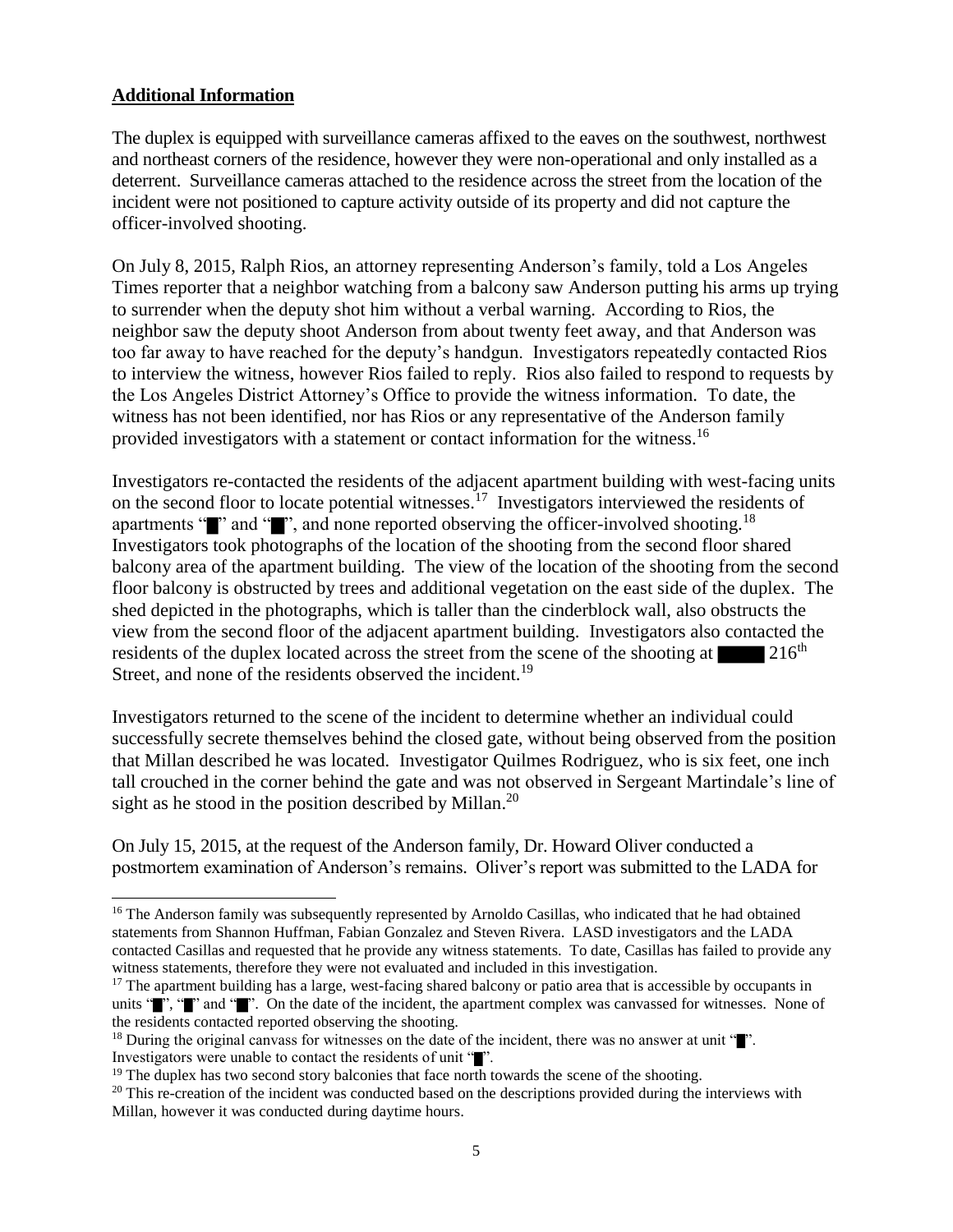consideration by Arnoldo Casillas, the Anderson family attorney.<sup>21</sup> Oliver determined that Anderson suffered a single gunshot wound to the chest. Oliver found that the projectile traveled from front to back and downward. Oliver did not find gunshot residue or powder burns on the actual gunshot wound.<sup>22</sup> Oliver opined that the lack of gunshot residue or powder burns indicated that Anderson was shot from more than two feet away, and that the origin of the shot most likely originated from a slightly greater height than the decedent, or the decedent may have bent slightly forward prior to the shot. $23$ 

Millan's Beretta handgun was tested to determine the maximum "end point" from which gunshot residues are deposited after discharge. Utilizing various known muzzle to target distances, it was determined that while some minimal gunshot residue particles were observed at a muzzle to target distance of twenty-four inches, no gunshot residues were observed at a muzzle to target distance of thirty inches.

## **LEGAL ANALYSIS**

California law permits the use of deadly force in self-defense or in the defense of others if it reasonably appears to the person claiming the right of self-defense or the defense of others that he actually and reasonably believed that he or others were in imminent danger of great bodily injury or death. Penal Code § 197; *People v. Randle* (2005) 35 Cal.4<sup>th</sup> 987, 994 (overruled on another ground in *People v. Chun* (2009) 45 Cal.4th 1172, 1201); *People v. Humphrey* (1996) 13 Cal.4th 1073, 1082; *see also,* CALCRIM No. 505.

In protecting himself or another, a person may use all the force which he believes reasonably necessary and which would appear to a reasonable person, in the same or similar circumstances, to be necessary to prevent the injury which appears to be imminent. CALCRIM No. 3470. If the person's beliefs were reasonable, the danger does not need to have actually existed. *Id.* 

"Where the peril is swift and imminent and the necessity for action immediate, the law does not weigh in too nice scales the conduct of the assailed and say he shall not be justified in killing because he might have resorted to other means to secure his safety." *People v. Collins* (1961) 189 Cal.App.2d 575, 589.

"The 'reasonableness' of a particular use of force must be judged from the perspective of a reasonable officer on the scene, rather than the 20/20 vision of hindsight….The calculus of reasonableness must embody allowance for the fact that police officers are often forced to make split-second judgments – in circumstances that are tense, uncertain, and rapidly evolving – about the amount of force that is necessary in a particular situation." *Graham v. Connor* (1989) 490 U.S. 386, 396-397.

<sup>&</sup>lt;sup>21</sup> Casillas also submitted a power-point slideshow based on the statements he obtained from Huffman, Gonzalez, Rivera and Oliver's findings. As previously explained, Casillas failed to provide the witness statements, therefore they could not be considered in this analysis.

<sup>&</sup>lt;sup>22</sup> Oliver's analysis appears to be based solely on a visual analysis of the entrance to the site of the wound, and was not the chemically or instrumentally detected primer and propellant analysis of residues that is the standard method for gunshot residue analysis on the body or clothing. Additionally, Deputy Medical Examiner Su did not find soot or stippling at the entrance to the gunshot wound, which is consistent with Oliver's findings.

<sup>&</sup>lt;sup>23</sup> Oliver's report does not address the presence of gunshot residue on Anderson's hand or face.